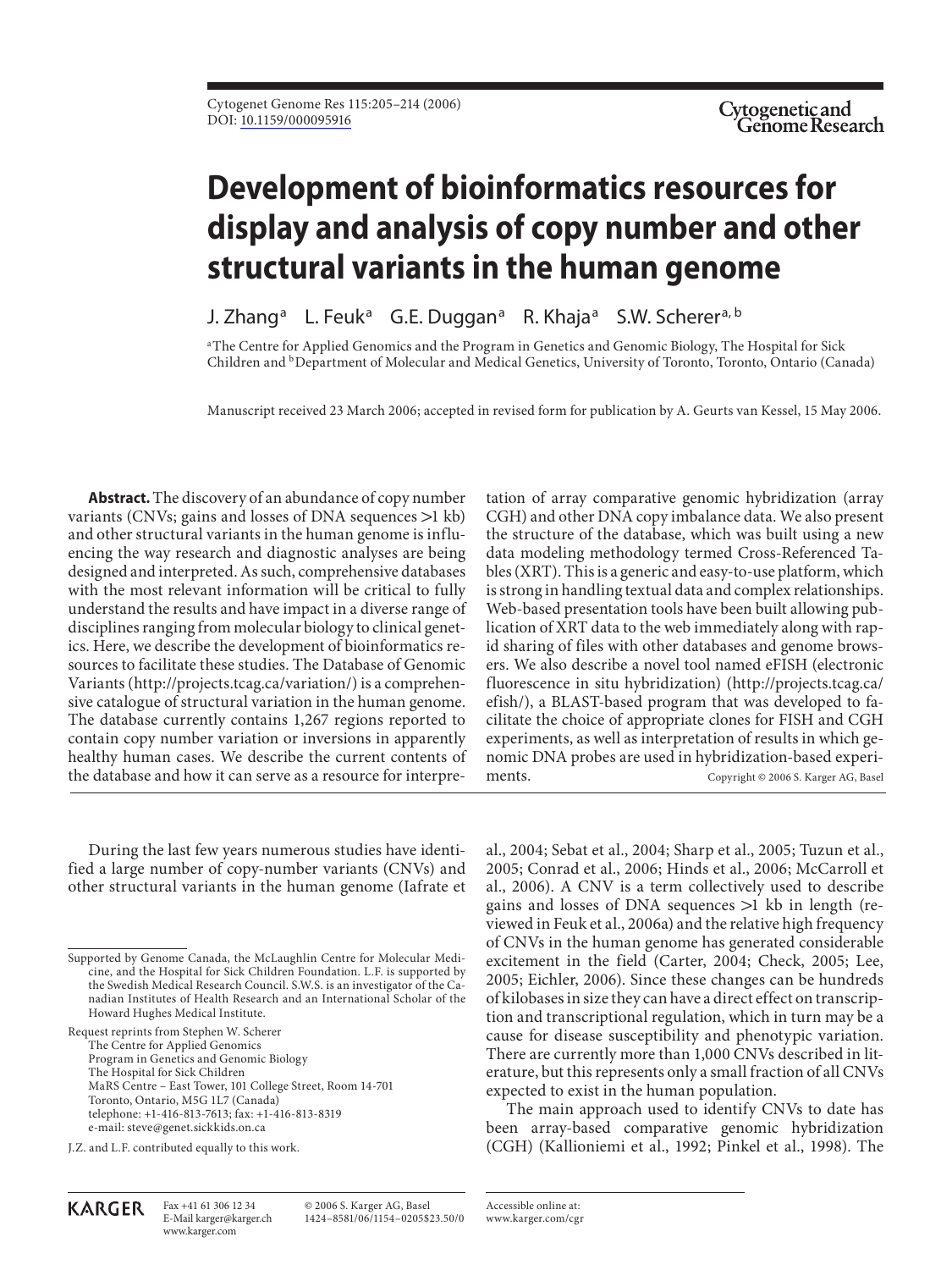development of the array-CGH technology and other oligonucleotide-based platforms (Feuk et al., 2006a) has important implications for both research and clinical diagnostics laboratories. Specific arrays targeting the micro-deletion and duplication syndrome regions are now commercially available for diagnostic purposes, alongside whole-genome coverage arrays which give a global view of genome imbalances. The introduction of these high-throughput technologies into diagnostic and clinical settings, and possibly all genetic research studies (Feuk et al., 2006b), allows scanning for rearrangements at an unprecedented resolution, but at the same time creates challenges in terms of data handling, interpretation, and validation.

 For each sample screened using a whole-genome coverage array-based platform, anywhere between 5 and 300 variants might be found (depending on which of the currently available platforms was used and the stringency of cutoffs applied). This data must then be stored in an appropriate way, and regions should be validated in some way and then prioritized for further analysis. In order to deal with some of these issues we have developed new bioinformatics resources. The first is the public database called 'The Database of Genomic Variants', with the aim of cataloguing all CNVs described in the literature in a format accessible to medical geneticists and molecular biologists alike. The database was built using a new platform for data handling and sharing called BioXRT, which in turn is based on the Cross-Referenced Tables (XRT) data model. For maximum translational impact, it is necessary to establish online databases to facilitate information sharing within a research community. For example, for collections of locus-specific disease mutations alone, there were 262 databases as of 2002 (Claustres et al., 2002); and the 2005 updated Nucleic Acids Research online Molecular Biology Database Collection included 719 databases, an increase of 171 over the previous year, and this listing was far from exhaustive (Galperin, 2005). Online databases provide many advantages, such as wide-accessibility, advanced querying, fast retrieval and persistent referencing. Despite varied content and architectures, most of these databases are functionally similar; instead of in-house development of such databases, if a generic and easy-to-use platform could be used a significant amount of duplicate effort would be avoided. The BioXRT platform was developed with the aim to provide a lightweight generic solution for housing and publishing biological data. Besides the prototypic Database of Genomic Variants described here, BioXRT has now been adapted to many other online databases that are widely utilized by the genetics community.

 Lastly, we present a tool named eFISH (electronic fluorescent in situ hybridization), which is a BLAST-based approach to predict the results of FISH and other hybridization-based assays. The eFISH program was created to facilitate the selection of genomic probes and analysis of results for FISH experiments, but can be used in the interpretation of results from any DNA hybridization-based approaches.

## **Results and discussion**

### *The Database of Genomic Variants*

 Following the initial reports on global distribution of CNVs in the human genome (Iafrate et al., 2004; Sebat et al., 2004), it was apparent that the  $\sim$ 300 regions described represented only a small fraction of all the CNVs in the human genome. Clearly, there was demand for a database where information on structural variants in general, and CNVs in particular, could be stored and accessed by the research community. Not only would this simplify the comparison of new datasets to what has already been published, but would also allow the compilation of up to date summary statistics and analysis of this type of variation. There are currently two existing databases which focus on collecting data on submicroscopic structural variation; The Database of Genomic Variants (http://projects.tcag.ca/variation/) (Iafrate et al., 2004) described for the first time in detail here, and the Human Structural Variation Database (http:// humanparalogy.gs.washington.edu/structuralvariation/) (Sharp et al., 2005).

 The Database of Genomic Variants currently has the aim of cataloguing all submicroscopic structural variants  $>1$  kb in size identified in control individuals that have been documented in peer-reviewed literature. The majority of these are CNVs, but there are also inversion breakpoint regions. The main goal of the database is to provide a user-friendly resource for the scientific and medical genetics community. The DECIPHER (DatabasE of Chromosomal Imbalances and Phenotype in Human using Ensembl Resources; see http://www.sanger.ac.uk/PostGenomics/decipher/) initiative, for example, uses this as the source of its genomic variant data track.

 The database can be searched by a genomic feature, such as gene name, clone name or DNA sequence (Fig. 1). Alternatively, the contents of the database can be browsed in either table format or in a genome browser displaying relevant information (e.g. gene, cytogenetic location, segmental duplication, genomic clone, etc). Each entry in the table is linked to a page that contains more detailed information about the locus in question (Fig. 2). One recent update to the database is that for any variant identified in the HapMap sample set, we also include information on which samples that were found to carry a specific variant. This serves two purposes; first, knowing that a specific sample carries a specific variant makes it useful as a control sample when testing new methods or trying to find the sensitivity and accuracy of a certain method, and second, it facilitates further analysis of structural variants in relation to other data available for the HapMap samples, including SNP data and gene expression data.

# *Data currently in The Database of Genomic Variants*

 There are currently 1,267 regions of structural variation in the database. Of these, 1,207 have been reported as CNVs, 37 as inversion breakpoints and the remaining 23 as regions containing both CNVs and inversion breakpoints. In total, the 1,267 variants cover 143 Mb of genomic sequence. The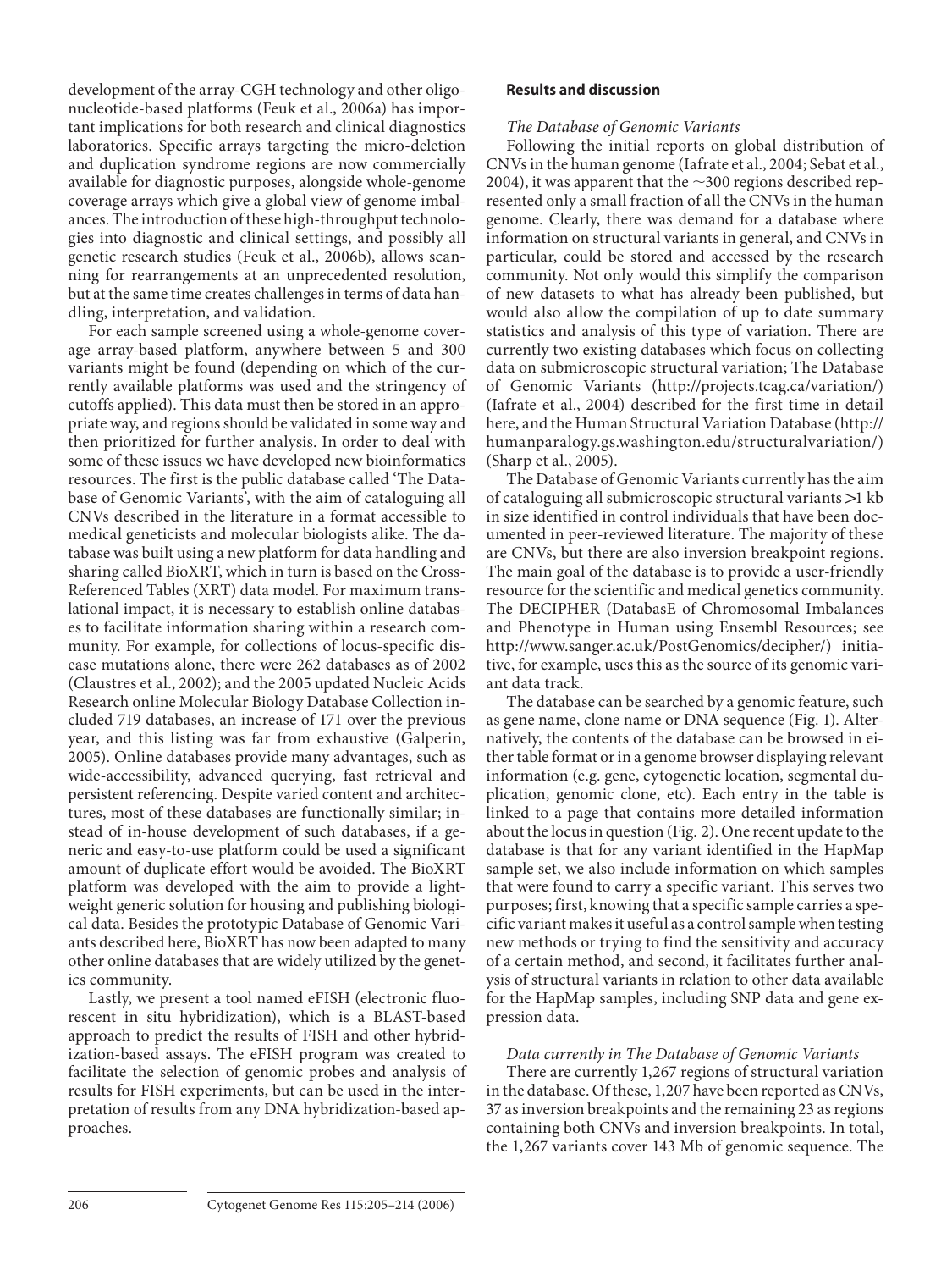

Database of Genomic Variants

A curated catalogue of large-scale variation in the human genome

Contact us: Department of Genetics and Genomic Biology, MaRS Centre - East Tower, 101 College Street, Toronto, Ontario, M5G 1L7, Canada

 **Fig. 1.** The Database of Genomic Variants. The home page of the Database of Genomic Variants is shown. The data can be viewed in table format by clicking on a chromosome of interest. Alternatively, the database can be searched using a keyword, which could be a gene name, clone name, or cytogenetic band. If the region entered overlaps with a genomic variant, it can be viewed in a genome browser or in the context of CNVs overlapping the region. The database can also be queried using DNA sequence. The search is based on BLAT to identify matching regions. In the top right corner a genome-wide overview of structural variants in the genome can be viewed. The 'download' link can be used for downloading the entire contents of the database for incorporation into other browsers.

average size of entries is 118 kb. This is likely not a reflection of the true size distribution of CNVs, as it is currently influenced by the bias in how they were assessed. The majority of the variants in the database have been identified by either CGH arrays or by using SNP data to detect deletions by identifying regions showing Mendelian inconsistencies, null genotypes or Hardy-Weinberg disequilibrium. The highest resolution of the array-CGH studies published to date is  $\sim$ 35 kb, but most arrays do not reach that level of resolution. Looking specifically at regions in the database identified by array-CGH, the average size of regions is 289 kb. The use of SNP data is less biased in terms of the size of regions that can be detected, but instead is biased in that only deletions can be detected (and not duplications). At present, the database contains data from 36 research papers. It is important to point out that the database only reports on the regions described in each study, regardless of whether they have been validated by independent approaches. All methods currently used for identification of structural variation will generate some false-positive regions, and since these are included in the published datasets some regions represented in the database are not true structural variants. As more data is published, it will become more clear which of the variants are common polymorphisms and which regions are rare mutations or false positives. Of all 1,267 regions, 280 have been reported by two or more separate stud-

Hosted by: The Centre for

Applied Genomics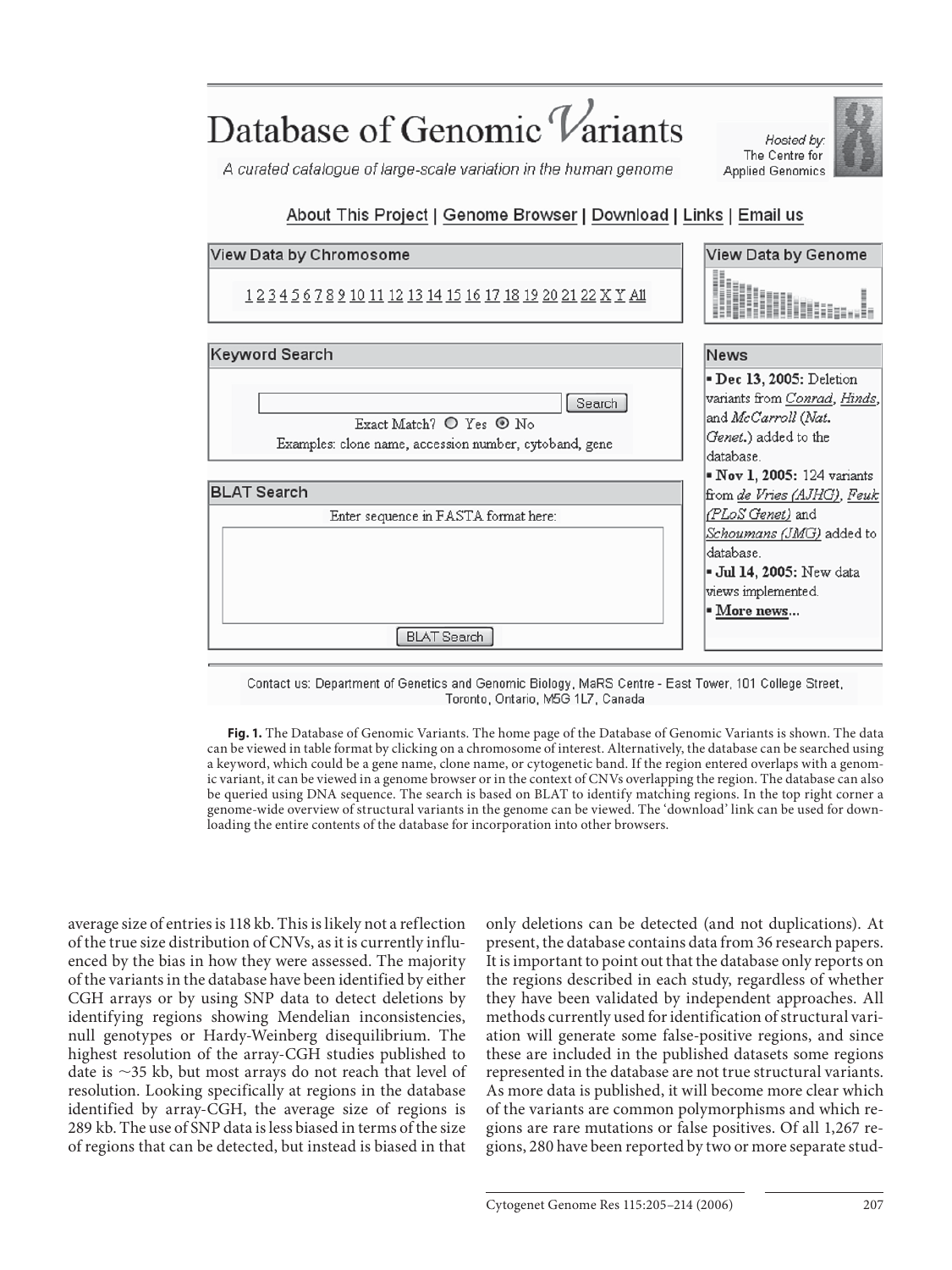Locus: Locus0157

Genome context (see the graphic below):

| 210k                                     | 220k | 230k                                       | 240 <sub>k</sub> | 250k | 260k | 270 <sub>k</sub>  | 280 <sub>k</sub> | 290k | 300 <sub>k</sub> |
|------------------------------------------|------|--------------------------------------------|------------------|------|------|-------------------|------------------|------|------------------|
| <b>Cytogenetic Bands</b><br>9p24.3       |      |                                            |                  |      |      |                   |                  |      |                  |
| <b>RefSeq Genes</b><br>C9orf661NM_152569 |      |                                            |                  |      |      | DOCK8   NM_203447 |                  |      |                  |
| $\leftarrow$<br>Segmental Duplications   |      |                                            |                  |      |      |                   |                  |      |                  |
| Genomic variants                         |      | Variation_1807 chr9:205917238749 Locus0157 |                  |      |      |                   |                  |      |                  |
|                                          |      | Variation_0125 RP1-43N6 Locus0157          |                  |      |      |                   |                  |      |                  |

Variation: Variation 0125

Landmark: RP1-43N6 (Genome Browsers: TCAG Segmental Duplication, UCSC, Ensembl) Variation Type: CopyNumber Overlap with TCAG Segmental Duplication: No Gap within 100k: No Known Genes: DOCK8 Method: Array CGH Reference: Iafrate et al. (2004) Pub Med ID: 15286789 **Frequency Information:** Subject Cohort: Control Sample Size: 55 in total (39 unrelated healthy individuals and 16 individuals with previously characterized chromosomal imbalances) Normal Gain: 1 **Normal Loss: 1** Total Gain/Loss: 2 Variation: Variation 1807 Landmark: chr9:205,917..238,749 (Genome Browsers: TCAG Segmental Duplication, UCSC, Ensembl) Variation Type: CopyNumber Overlap with TCAG Segmental Duplication: No Gap within 100k: No Method: Null genotypes Individual: NA18576 Reference: McCarroll et al. (2005) **Frequency Information:** Subject Cohort: Control Sample Size: 269 HapMap individuals

 **Fig. 2.** Detailed information about a specific variant. An example of a page displaying detailed information for a locus harboring a CNV is shown. A simple graphical overview is provided for genomic context information. This includes chromosomal position, genes and segmental duplications. If the same region has been identified in several studies, each finding is assigned a unique variation ID. For each entry, there is a link to Pubmed to see the abstract of the article from which the information is extracted. There is also detailed information about study cohort, sample size and methodology.

ies. The region reported in most papers is the *defensin* gene cluster on chromosome 8, which has been identified as polymorphic in nine different studies.

 The most obvious link between copy number changes and their effect on gene expression is when the CNV directly overlaps a gene. The 1,267 CNVs currently in the database overlap with a total of 1,298 genes, and of these 846 are contained entirely within the boundaries of the regions reported to contain CNVs. It is important to point out that in cases where genomic clones on array-CGH experiments are reported to show copy number variation, it is impossible to determine the exact boundaries of the variant without

performing further experiments. A more detailed analysis of the genes present in CNV regions shows that certain gene ontology categories are found at higher frequencies than expected by chance. The biological processes most significantly overrepresented in CNV regions are shown in Table 1. Genes important for interaction with the environment and defense against pathogens seem to be very variable in copy number between individuals. These genes may be amenable to copy number variation as a means to quickly adapt to external threat and changing surroundings. There are several examples where gene copy number affects response to exposure to common drugs, e.g. increased copy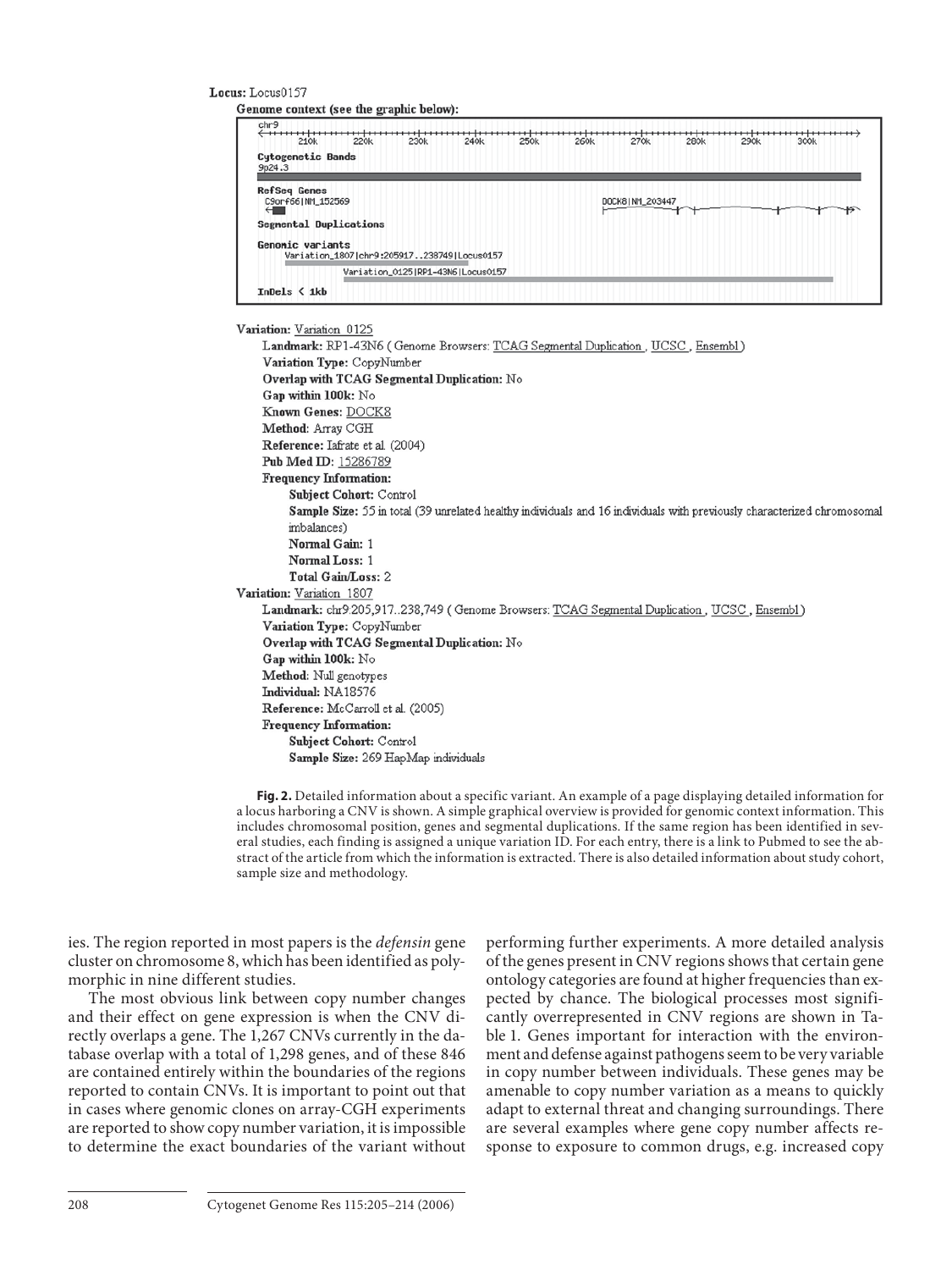**Table 1.** GO terms describing biological processes for genes within CNVs

| GO ID      | GO term                                |    |      | Observed Allgene Expected Ratio |        |
|------------|----------------------------------------|----|------|---------------------------------|--------|
| GO:0007565 | pregnancy                              | 13 | 43   | 1.1                             | 11.881 |
| GO:0006805 | xenobiotic metabolism                  | 8  | 28   | 0.7                             | 11.228 |
| GO:0009613 | response to pest, pathogen or parasite | 5  | 25   | 0.6                             | 7.859  |
| GO:0006952 | defense response                       | 12 | 77   | 2.0                             | 6.124  |
| GO:0007600 | sensory perception                     | 38 | 486  | 12.4                            | 3.073  |
| GO:0006968 | cellular defense response              | 5  | 67   | 1.7                             | 2.933  |
| GO:0008152 | metabolism                             | 15 | 371  | 9.4                             | 1.589  |
| GO:0005975 | carbohydrate metabolism                | 9  | 22.4 | 5.7                             | 1.579  |
| GO:0006955 | immune response                        | 12 | 308  | 7.8                             | 1.531  |

GO terms for biological processes that are significantly overrepresented for genes in CNV regions are shown. Only categories with more than five genes observed and GO level 2–5 are included.

number pf CYP2D6 leads to faster metabolizing of debrisoquine (Ingelman-Sundberg, 2002). A more recent example shows how CNVs can play important roles in defense against pathogens, as exemplified by carriers of extra copies of *CCL3L1* having increased resistance against HIV (Gonzalez et al., 2005).

 Scanning for copy number changes will become a routine part of many monogenic disease studies, as well as part of the study design to identify complex disease genes (Feuk et al., 2006b). The number of CNVs identified will therefore increase on a regular basis. There are also on-going efforts to identify all large CNVs in the HapMap samples, using multiple array-based platforms (Freeman et al., 2006). Once a good dataset exists for control samples, it will facilitate interpretation of data from studies in patient cohorts. The Database of Genomic Variants will continue to be updated as new studies are published, and will aim to provide the best possible resource for researchers working in the field of structural variation. All data will also continue to be made available in standardized files for incorporation into other genome databases.

#### *The Cross-Referenced Tables (XRT) data model*

 The Database of Genomic Variants is based on an open source database platform called BioXRT (http://projects. tcag.ca/bioxrt). It was designed to be a generally applicable platform for databases in the biomedical research field. Although the content and the architecture among most databases in biomedicine are quite different, many of them do share a common cycle of tasks including: (i) collecting and curating data from different sources such as public databases, scientific literature and internal laboratory results; (ii) integrating this information using an appropriate model; (iii) loading data into a relational database, and (iv) providing a web-based interface for users to query and browse the data in a read-only fashion. When updating with new data, they follow a repetitive cycling pattern. These common tasks make it practically feasible to build and maintain a biology database using a generic platform. By avoiding inhouse development, a generic approach can prevent unnecessary duplication of effort.

 A data model is a description of the data for a particular subject area, how they are defined and organized, and how they relate to one another. It includes the data items and their relationship. Taking the large diversity and fast emerging pace of biological data (in this case structural variation data) into account, a broadly applicable and extensible data model is essential for a generic approach to build biological databases. With this in mind, we developed a data modeling system termed Cross-Referenced Tables (XRT). For simplicity, the XRT model uses tab-delimited flat files (i.e. text tables) as a basic modeling unit to keep data items. A text table structured by a field/value convention is the most natural format and is commonly used in many public biological data sources. It is capable of storing arbitrary data items by simply adding new fields, and is generally applicable to any textual information. Additionally, no special tool is needed to prepare or parse a text table. However, it also has some caveats, such as lack of referencing and constraints, and difficulty in modeling complex data with a single table. To overcome these limitations, we applied several rules to the text tables, basically, injecting mechanisms to handle relationships among data items.

 XRT is a simple file schema, which encapsulates data in an object hierarchy with arbitrary attributes and relationships. It organizes data into different classes according to its biological meaning (e.g. gene, Gene Ontology term and OMIM entry). Each class has as many attributes as necessary to describe the properties of its elements, and its attributes can be settled in one or more XRT tables. An XRT table is a tab-delimited flat file. The first line specifies the attribute names, while the following lines contain the actual attribute values for elements with each element having a unique identifier (ID, primary key in database terminology). Special attributes called P\_ID for parent ID and C\_ID for child ID keep track of references between data elements (in database terms, these relationships are known as foreign keys). The relationship can be one to one, one to many, many to one, or many to many. The XRT class name is defined as the string before the first dot (.) of the XRT table file name, for example, the class name of XRT table Transcript.main.xrt is Transcript. Online documentation on de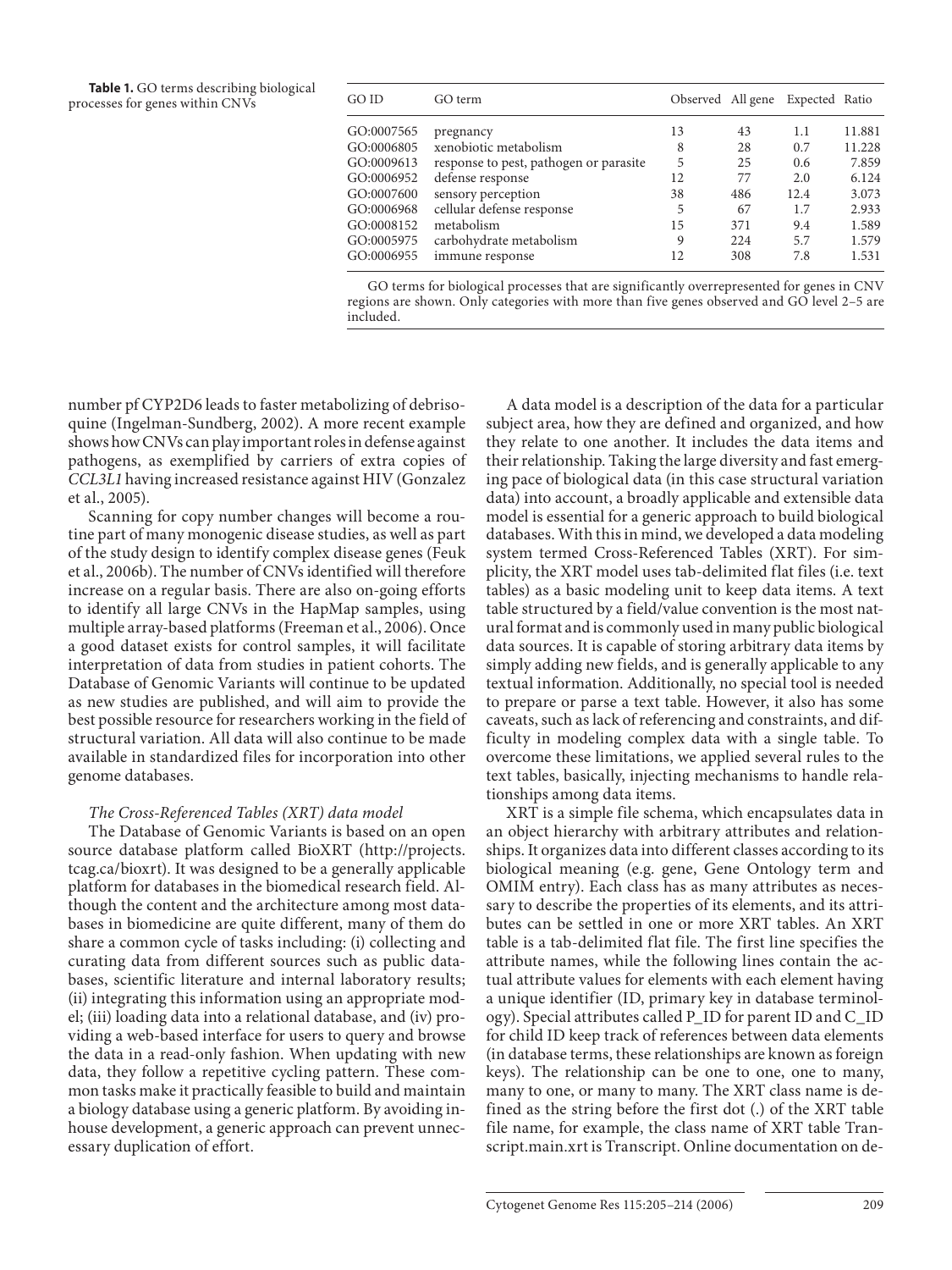**A. Cross-referenced tables (XRT): B. Vertical format: REF\_ID CLASS ATTRIBUTE VALUE**<br>GA0005 Gene ID GA0005 **CLASS:** *Gene* **TABLE:** *Gene.xrt* GA0005 **ID** Symbol **HGNC Symbol** Type **C\_ID/LocusLink** GA0005 Gene | Symbol | ADCY1<br>GA0005 Gene |HGNC Symbol ADCY1 GA0005 ADCY1 ADCY1 Known Gene LL000107 GA0005 Gene Type Known … … … … … … Gene<br>L00010  $GAO005$  Gene C\_ID/LocusLin I **CLASS:** *LocusLink* **TABLE:** *LocusLink.xrt* … … … … I **ID LL ID Name OMIM**<br> **LL000107** 107 **Adenylate cyclase 1** 103072 L000107 LocusLink ID LL000107<br>L000107 LocusLink LL ID 107 L000107 LocusLink LL ID 107<br>Cocoan Locustink Name Adenylate Adenvlate cycl L000107 LocusLink Name Ï … … … … … vclase 12<br>103072 L000107 LocusLink OMIM Ï … … … …  $\blacksquare$ T00006 Transcript ID T00006<br>T00006 Transcript Variation ID 0 **CLASS:** *Transcript* **TABLE:** *Transcript.main.xrt* Variation ID 0<br>
Source Seq L05500<br>
Source Seq AF497519 **ID Variation ID** Source Seq **P\_ID/Gene** T00006 Transcript Source Seq L05500 T00006 Transcript Source Seq AF497515<br>T00006 Transcript P\_ID/Gene GA0005 T00006 0 L05500&;AF497515 GA0005 ...<br>T00007 1 BC041473 GA0005 ... T00006 Transcript P\_ID/Gene GA0005<br>T00007 Transcript ID T00007 BC041473  $\overline{\phantom{a}}$ T00007 Transcript … … … … … Ï T00007 Transcript Variation ID 1<br>T00007 Transcript Source Seq BC041473 T00007 Transcript Source Seq BC04147<br>T00007 Transcript P\_ID/Gene GA0005  $\blacksquare$ **CLASS:** *Transcript* **TABLE:** *Transcript.express.xrt* T00007 Transcript Т … … … … ID amygdala thalamus thymus tonsil Transcript thalamus 0.266<br>200006 Transcript thymus -0.595 T00006 | | 0.266 | -0.595 | 0.461 |... T00006 Transcript  $\overline{\Gamma}$ … … … … … … T00006 Transcript tonsil 0.461 … … … … **C. Integrated output (not all attributes are shown):**<br>Cone ID Time SumbelCone Nem-LocusLink Casual Trans **ID Source Sequence Amygdala ID ID** Transcript<br>ID T00006 **Thalamus Gene ID** Type Symbol Gene Name LocusI **express express** … GA0005 Known Gene ADCY1 Adenylate cyclase 1 107 103072 T00006 L05500;AF497515 BC041473 0.266 … T00007 … … … … … … … … … … …

 **Fig. 3.** XRT example and its format transformation. (A) Four cross-referenced tables, XRTs; (**B**) the vertical format of the original XRTs; ( **C** ) integrated output of the source XRT tables. The XRT model is very flexible for changes and adding new data types. New table (with new attributes) can be added to an existing class later on without touching any existing table(s), and different tables (even for the same class) can be generated and maintained separately as long as appropriate referencing is kept. This feature allows database expansion of new data and facilitates integration of data from scattered sources.

 **Fig. 4.** Overview and data flow of the BioXRT platform. To build an online database using the BioXRT platform, one starts with modeling domain specific data into XRT. XRT tables can then be loaded into a relational database. Data accessing API serves as a bridge between web applications and the XRT-DB. Two standard web tools (TBrowse and XView) provide user-friendly interfaces for data querying and browsing. With relative ease, users with special needs can develop their own web applications which access XRT-DB via API, TBrowse or XView. XRT data accessing through a SOAP server provides a program-friendly interface for robust data integration.

XRT tables **TRrowse** XView **HTM** Other web applications XRT-DB  $XRT-DB$  SQL API Client **HTML** Client External data sources Internal data Parser Parser Data Sources Data **Storage** Data Accessing Data Modeling Data Presentation Load **SOAP** Server **SOAP** Client XML *Domain-specific Domain-independent*

tailed XRT specification is available at http://projects.tcag. ca/bioxrt/xrt\_spec.html. An example XRT model of the gene-centric data is shown in Fig. 3A, where data is organized into three classes, and is physically contained in four XRT tables. Figure 3 also illustrates how XRT tables can be transformed into a unified vertical format (Fig. 3B) for easier data storage and manipulation, and data in this vertical format can later be converted back to a human readable table (Fig. 3C), which integrates the original XRT tables. The XRT model used in the Database of Genomic Variants is available at http://projects.tcag.ca/variation/download.html.

 *Implementation of the BioXRT platform.* While having data modeled in XRT, we developed the BioXRT platform to provide XRT data storage and web presentation. An overview of the BioXRT platform is shown in Fig. 4 . It is implemented in Perl, and is built exclusively upon open source components such as MySQL and BioPerl (http://www.bioperl.org). These choices reflect the easiest configuration to install, however, the schema and configuration are applicable to any permutation of platform factors and support will be provided to labs choosing to implement it in a different setup. To build a particular online database using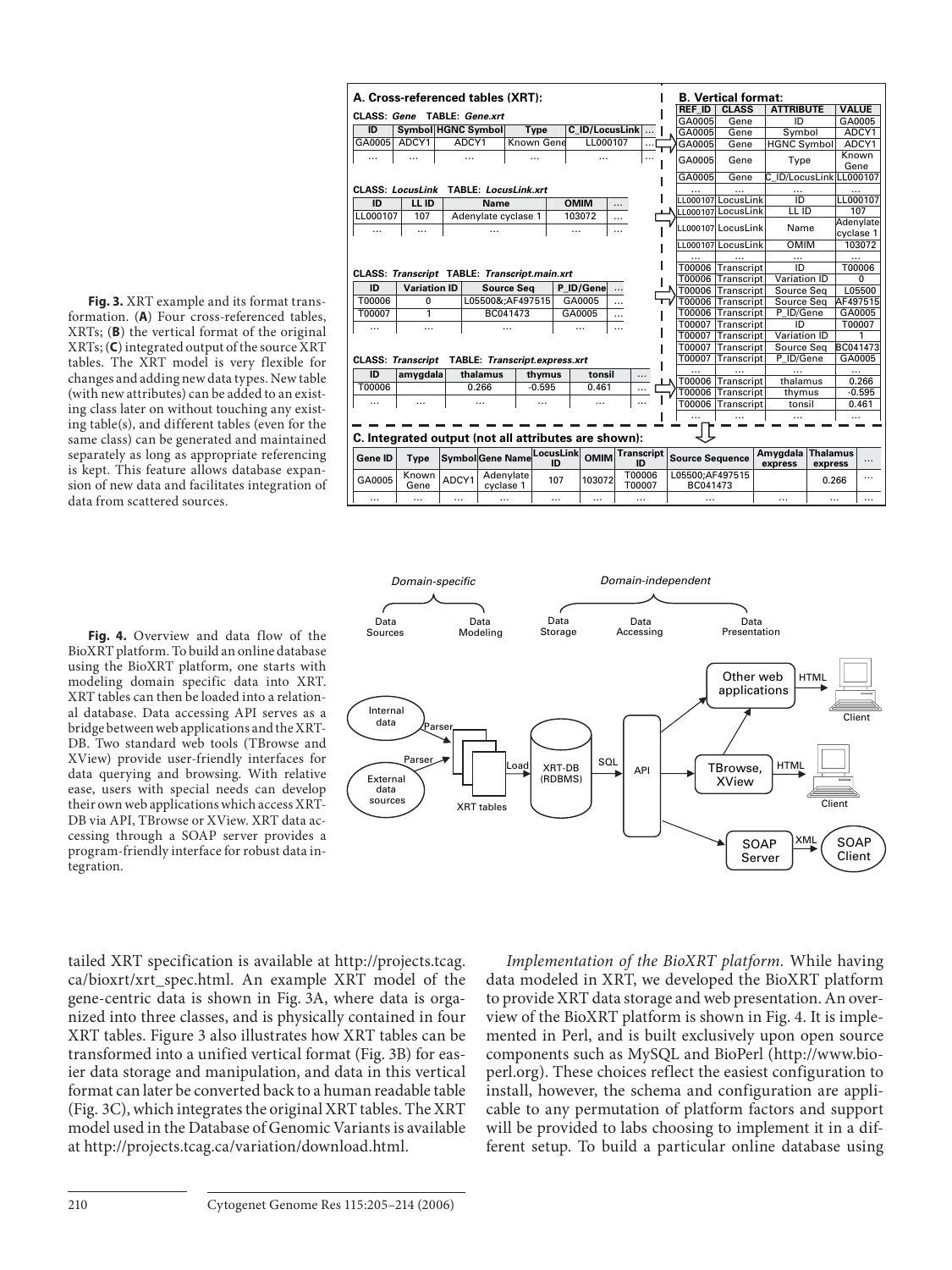BioXRT, first of all, we needed to model the data in XRT, i.e. define classes and their relationships, such as the example model shown in Fig. 3 . Then, data from either internal results or external sources is converted into XRT tables. A Perl script named 'bulk load xrt.pl' can later transform all XRT tables to the vertical format, and load them into the database and build the requisite indices. For the default implementation, the MySQL database management system was used to host XRT data because of its open source status, and its superior performance in read-mostly environments. Any SQL92 compliant database engine could be used with relative ease.

 In order to provide an efficient, user-friendly and widely accessible interface to an XRT database, we have implemented a web application called TBrowse. The browser accesses the XRT database via a standard connection such as the Perl DBI, with an XRT-specific API which translates the data requests into appropriate SQL queries, and converts results into HTML tables. Several options can be customized to the output table (e.g. table title, column headers, and hyperlinks). For additional details about the table configuration, an online tutorial is provided at http://projects.tcag. ca/bioxrt/tutorial. In addition to browsing pre-defined tables, TBrowse also functions as a data retrieval tool, users can perform keyword searches, select columns to show and filter records on certain column(s) to obtain their data of interest. Output of TBrowse can be exported and downloaded in several formats: tab-delimited flat file, XML and Microsoft Excel file. Besides the interactive web interface, URL-based access to the XRT database is also supported in TBrowse. Due to the simplicity of a two-dimensional table, TBrowse is not entirely ideal in displaying data of complex structure. Another web application called XView was implemented, which can recursively handle (theoretically) unlimited levels of XRT relationship in a hierarchical structure. XView presents data in an easy-to-understand hierarchical tree reflecting the logical relationship of XRT data items (an example of XView output is shown in Fig. 2). Similar to TBrowse, the tree structure is defined in a user-managed configuration file.

 *BioXRT sample and proof of concept databases.* Besides The Database of Genomic Variants mentioned above, BioXRT has also been successfully applied in several of our online projects in a wide range including: the Human Chromosome 7 Annotation Project (Scherer et al., 2003) (http:// www.chr7.org), the Genome Segmental Duplication Project (Cheung et al., 2003) (http://projects.tcag.ca/humandup), the Autism Chromosome Rearrangement Database (Xu et al., 2004) (http://projects.tcag.ca/autism/), the Genomic Clone Database (http://projects.tcag.ca/gcd/, Zhang et al., unpublished), and the Lafora Progressive Myoclonus Epilepsy Mutation Database (Ianzano et al., 2005) (http://projects.tcag.ca/lafora/). Within the chromosome 7 database, BioXRT is the primary harness for gene-centric data that are derived from diverse sources. There are currently 21 XRT tables representing 18 classes. Each table can be maintained individually, even by different curators. When new data needs to be integrated, it is simply converted into XRT

format while referencing existing data correctly, and the configuration file is updated. After being uploaded, the new data gets integrated automatically, with no need for database structure changes or program modifications.

 With the BioXRT platform available, setting up an online biological database becomes significantly easier, with solutions for database schema design programs for data query and presentation already built in. The only thing users need to do is to model their data in XRT, which is like a simplified version of the relational database schema design, since only the logical design phase is involved, and no normalization or other physical design concerns are required.

 Biological data is rarely static due to the fast pace of new data emergence, change is unavoidable no matter which modeling tool has been used. This means that considerable effort is needed for data re-modeling. The advantages of XRT's simplicity stand out while handling data model changes, which actually was the initial motivation of the BioXRT project. Modification (adding, changing and deleting) of the XRT classes and/or their attributes can be easily done through the updating of XRT tables. More importantly, due to the content-independency of the BioXRT platform, no effort is needed for database or program re-engineering to accommodate the updated XRT model. Thus, the XRT model is highly flexible and broadly applicable, and the reusability of the BioXRT platform is maximized.

 We believe the light-weight approach presented here is an attractive solution for biological data sharing. This open source initiative was developed with two missions; first, to allow biologists the ability to quickly bring their research data online, where data is widely accessible throughout the world, and secondly, to provide outside developers the opportunity to contribute their own ideas and requirements to enhance BioXRT's ability to accomplish biological goals.

# *eFISH*

 With the exception for regions commonly interrogated by FISH in diagnostic labs and in targeted research studies, the majority of genomic clones including those used in the sequencing and assembly of the human genome reference sequence, have not been mapped in a standardized way. Choosing suitable clones for FISH experiments can therefore be problematic, as many clones give rise to multiple hybridization signals, making the FISH results difficult or impossible to interpret. One of the problems with the large amounts of data being generated using array-CGH is validation of the results. FISH is one common approach for validation of clone based array results, and ideally the same clone as the one giving rise to a signal on the array should be used. The fact that many CNVs overlap regions of segmental duplications (low copy repeats) (Fredman et al., 2004; Iafrate et al., 2004; Sharp et al., 2005) further complicates analysis of FISH results for these regions.

 In order to simplify the choice of clones for FISH experiments and facilitate the interpretation of results where multiple hybridization signals appear, we have developed an in silico FISH simulation program called eFISH. The input sequence can be any clone or region that can be anchored to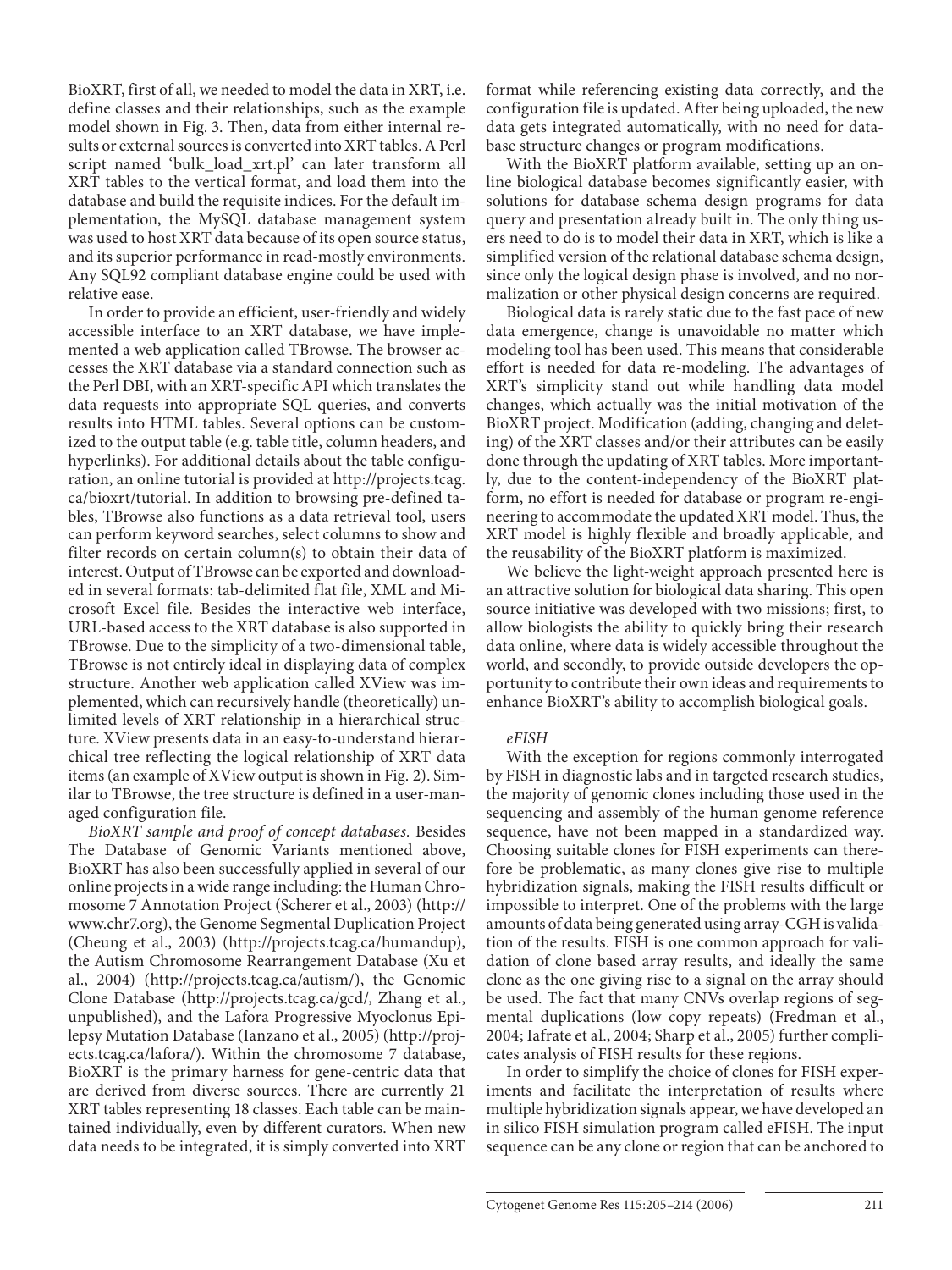

Regions that have a score that is higher than a certain threshold (2%) will each show a peak

 **Fig. 5.** Overview of the eFISH analysis process. Input sequences are first repeat-masked and then BLASTed against the genome in 100-kb sliding windows. When significant alignment is found  $(22 \text{ kb})$  of sequence within a window) it will be indicated by a peak in the result output. The height of the peak is relative to the amount of matched sequence within the 100-kb window.

specific coordinates in the human genome reference assembly, e.g. a BAC clone, a fosmid or chromosomal coordinates. This sequence is first repeat masked in an effort to mimic the COT-1 blocking of repeats commonly used in FISH experiments. The repeat-masked sequence is next compared to the reference human genome sequence using Mega-BLAST (Zhang et al., 2000). A sliding-window approach is used, and the input sequence is compared to a 100-kb window from the genome at a time, sliding 50 kb per window (Fig. 5). If the BLAST results within a window show a total unique alignment length of 2% or higher (i.e. at least 2 kb in the 100-kb window), it will be shown in the output. The result would always be expected to give the best match for the region the sequence was taken from. Any additional peaks in the output represent regions of high identity in other parts of the genome, which may give rise to multiple hybridization signals in FISH experiments (Fig. 6).

 In order to test how well the eFISH simulations reflect actual results, a number of test assays were designed which were run using both FISH and eFISH. In all cases where one

or two regions were indicated by eFISH, those regions were also detected in the FISH experiment. When multiple regions were indicated by eFISH, regions that gave a very low score were sometimes not seen in the actual FISH result. However, this seems to be due to variability between experiments and may to some extent depend on the composition of the underlying sequence. In certain experiments, the hybridization intensities are stronger overall, and then also the signals just above the threshold in the eFISH tool gave rise to weak signals in the FISH experiment. eFISH is implemented as a widely accessible web tool. DNA sequence BLASTing has been pre-computed, which substantially speeds up the performance. Usually it takes only one or two seconds to give the prediction for one probe. eFISH is freely accessible at http://projects.tcag.ca/efish.

 In our experience, eFISH is an accurate predictor of the outcome of FISH experiments. We routinely check all potential probes in eFISH before they are ordered, and it is a helpful part of the process for choosing the optimal probe for a specific region. Applying this as a step in the experi-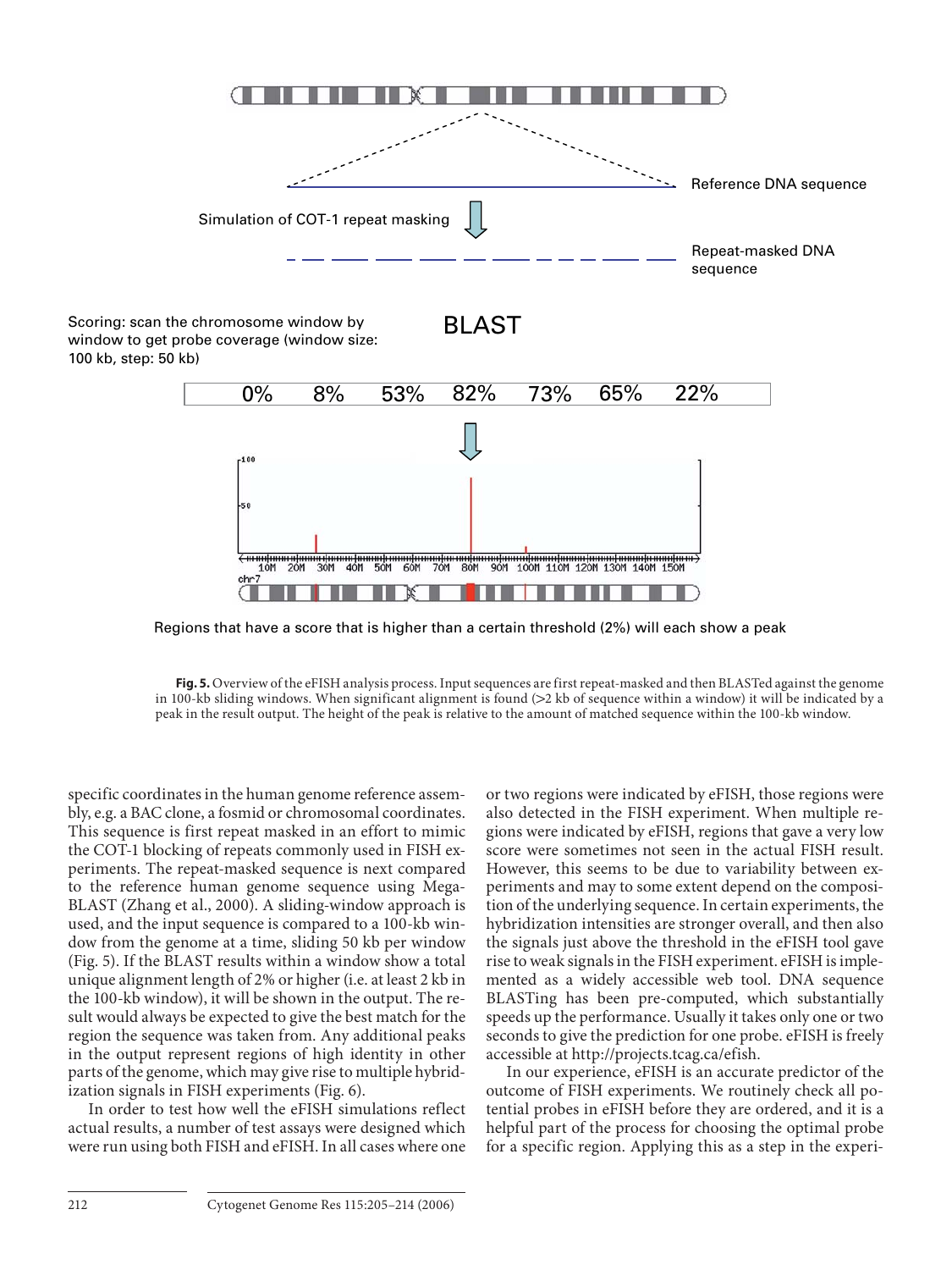#### eFISH Result A

Back to main page

| Genome: Human Genome - May 2004 Assembly (hq17)                                                                   |
|-------------------------------------------------------------------------------------------------------------------|
| Mapped Probes: RP11-365N20 (chr15:36,800,72536,968,084 BAC_End)<br>RP11-24014 (chr5:69,802,53169,966,791 BAC End) |
| Show Chromosomes:   2chr5 2chr6 2chr15 2chr20 2chr22                                                              |
| Uncheck All<br>Check All                                                                                          |
| Show Probes: 2 RP11-365N20 [ c15 ]                                                                                |
| ☑ RP11-24014 [c5,c6,c20,c22]                                                                                      |
| Max Score (Y axis): 0 100 0 50 0 10                                                                               |
| Image Width: 0 1000 0 2000 0 4000                                                                                 |
| Refresh                                                                                                           |

eFISH image



**Fig. 6.** Comparing eFISH to FISH. Shown in **A** is an example of the results reported from the eFISH program. In this case two probes, RP11-365N20 (clone end accession numbers are AQ543813 and AQ543816) and RP11-24O14 (clone end accession numbers are B89373 and B89383), were entered as search terms. In these two instances the entire clone sequence is not known so their end-sequences are used to identify the intervening sequence from the human genome reference assembly, and this is used for the BLAST analysis. All chromosomes where any of the two probes give a significant hit are shown. RP11- 365N20, shown in red, gives a single signal on chromosome 15. RP11- 24O14, shown in green, generates hits on four different chromosomes, with several signals on chromosome 5. In **B**, the results from an actual FISH experiment using the same two clones are shown. As expected, RP11-365N20 yields a single signal on chromosome 15, while RP11- 24O14 shows signals on chromosomes 5, 6 and 22. All these hits, including the multiple signals detected on chromosomes 5 and 6, were predicted using the eFISH program. eFISH also predicted very weak hybridization to chromosome 20, but these cannot be seen in this experiment. The signal intensity often varies between experiments, and signals predicted by eFISH to be very low may not be detected in all experiments. Genomic clones for FISH hybridization experiments are available from several sources including BACPAC Resource Center (http://bacpac.chori.org/) and The Centre for Applied Genomics (www.tcag.ca), to name a few.



Cytogenet Genome Res 115:205–214 (2006) 213